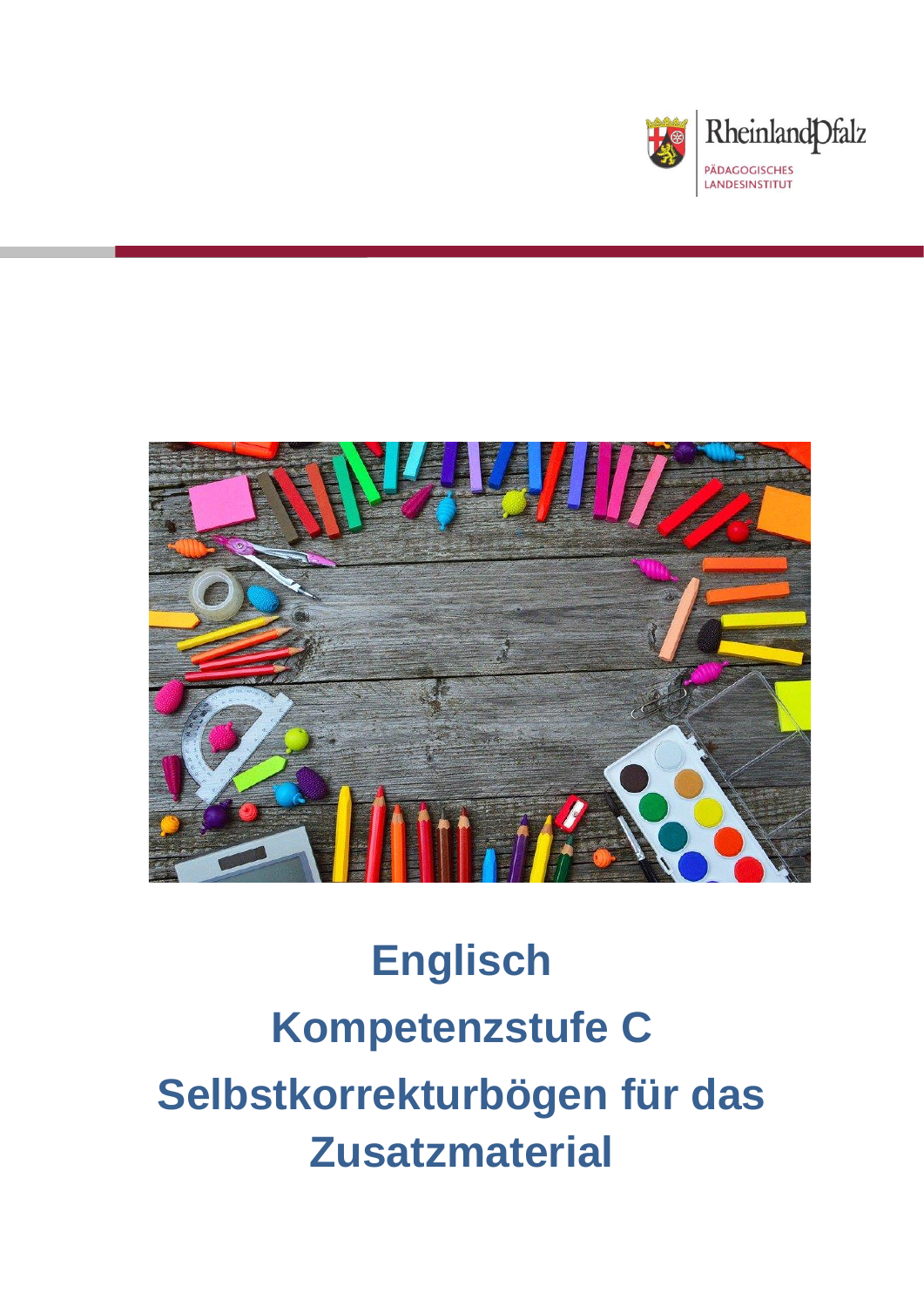Redaktion am PL und Koordination: Anna Schönbach (PL)

Übungen erstellt von Anna Schönbach (PL), Sabine Seybold-Leonhard (PL), Karin Braun (BfU), Sandra Schulz-Gautier (BfU)

Bilder: Wikimedia Creative Commons, Pixabay, Anna Schönbach (PL).

### **Liebe Schülerinnen und Schüler, sehr geehrte Kursleiterinnen und Kursleiter,**

### **Herzlich willkommen zur** *Autumn School English***!**

Die folgenden Seiten enthalten Selbstkorrekturbögen zu den Lese- und Schreibaufgaben des Zusatzmaterials zum Üben von Grammatik und Wortschatz.

Nach den Übungen befindet sich eine "Ampel" zur Selbsteinschätzung *Self-assessment*. Schülerinnen und Schüler kreuzen an, wie schwer sie die Aufgabe gefunden haben.  $\langle \nabla \rangle \langle \nabla \rangle \langle \nabla \rangle \langle \nabla \rangle \langle \nabla \rangle \langle \nabla \rangle \langle \nabla \rangle \langle \nabla \rangle$ 

Anschließend, in den letzten 10-15 Minuten der jeweiligen Lerneinheit, ist es sinnvoll, die Aufgaben an Hand der Selbstkorrekturbögen durchzugehen. Diese enthalten wichtige Tipps

| Self-assessment                                        |
|--------------------------------------------------------|
| For me, this task is                                   |
| $\square$ $\odot$ $\odot$ $\odot$ $\odot$ easy and fun |
| $\square$ $\odot$ $\odot$ okay, but challenging        |
| $\square \otimes$ difficult                            |

für die jeweiligen Aufgaben und die Lösungsvorschläge.

Wir empfehlen den Schülerinnen und Schülern, die allgemeinen Tipps abzuhaken, wie z.B.:

□ ich habe mich nach den Signalwörtern für *simple present* (Routine) */ present progressive* (Verlaufsform) gerichtet

Anschließend bieten sich Korrekturen im Detail an.

 $\Box$  ich habe meine Lösung mit der Musterlösung abgeglichen und sinnvolle Ergänzungen gemacht

(anschließend folgt ein Lösungsvorschlag)

Wir werden uns über Ihre / Eure Rückmeldungen zu der Herbstschule sehr freuen.

#### **Das Fremdsprachenteam am Pädagogischen Landesinstitut**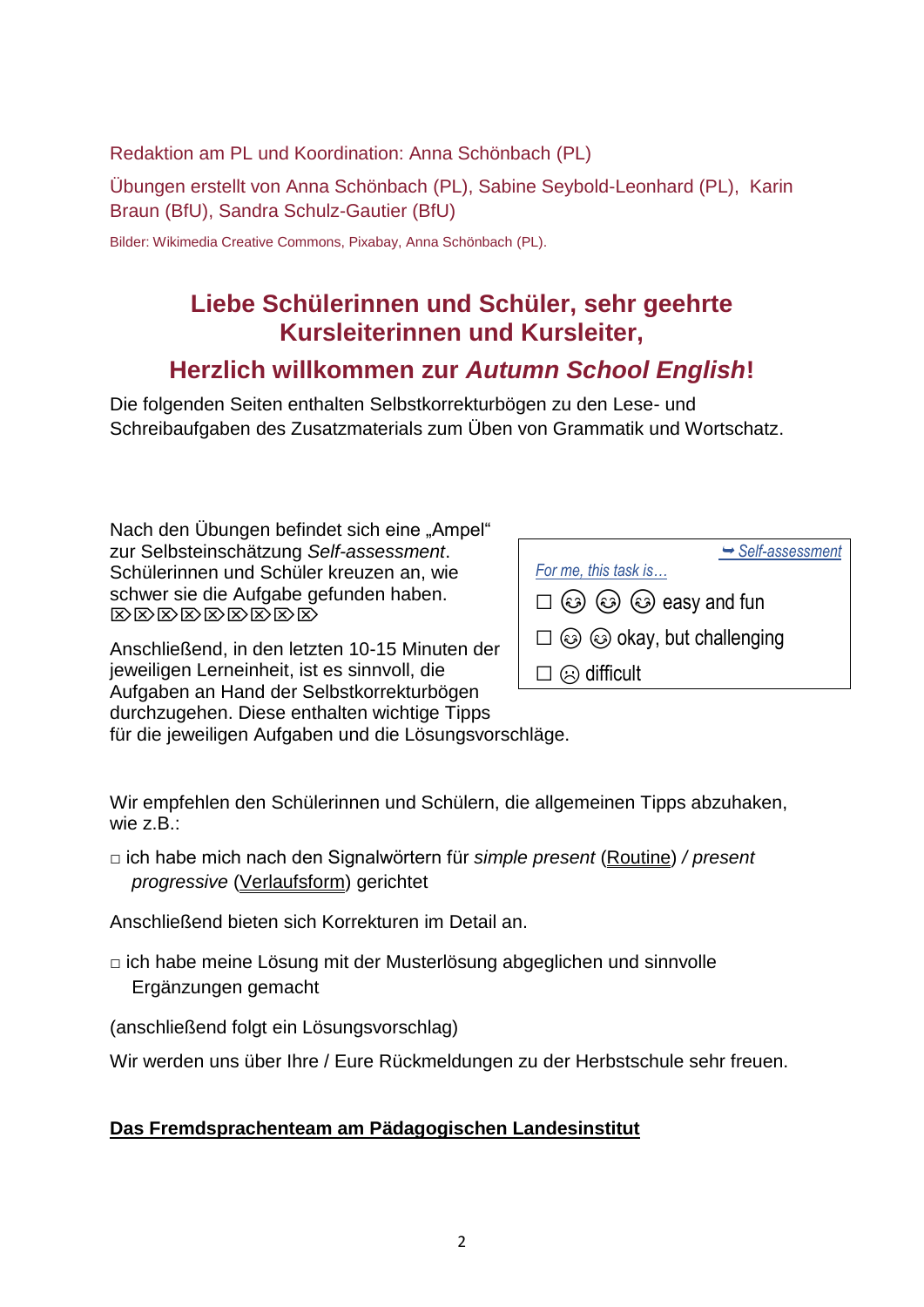## **TOPIC 1: Talking about the Present**



Put the correct simple present verb in the gap! *Setze die passenden Verben in simple present in die Lücken ein!*

□Ich habe an die *simple present*-Bildung gedacht, v.a. an *He, she, it, -s* **muss mit!**

 $\Box$  Ich habe meine Lösung mit der Musterlösung abgeglichen und sinnvolle

Ergänzungen gemacht

- 1. The dog **runs** after the cat.
- 2. My grandparents **go** for a walk with the dog!
- 3. My uncle **drives** a bus.
- 4. The baby **cries.**
- 5. She **goes** home.
- 6. I **understand** that.
- 7. We **sing** a song.
- 8. He **puts** two glasses on the table.
- 9. Jack **says** hello to everybody.
- 10. Sandy and Will **help** their father.



Build sentences in simple present. *Bilde Sätze im simple present.* 

#### **Solutions:**

- 1. I read a new book this month.
- 2. She opens the door.
- 3. The dog loves the cat.
- 4. We have a lot of homework.
- 5. She plays the piano every week.
- 6. We always open the books.
- 7. She sets the table.
- 8. They wear anoraks.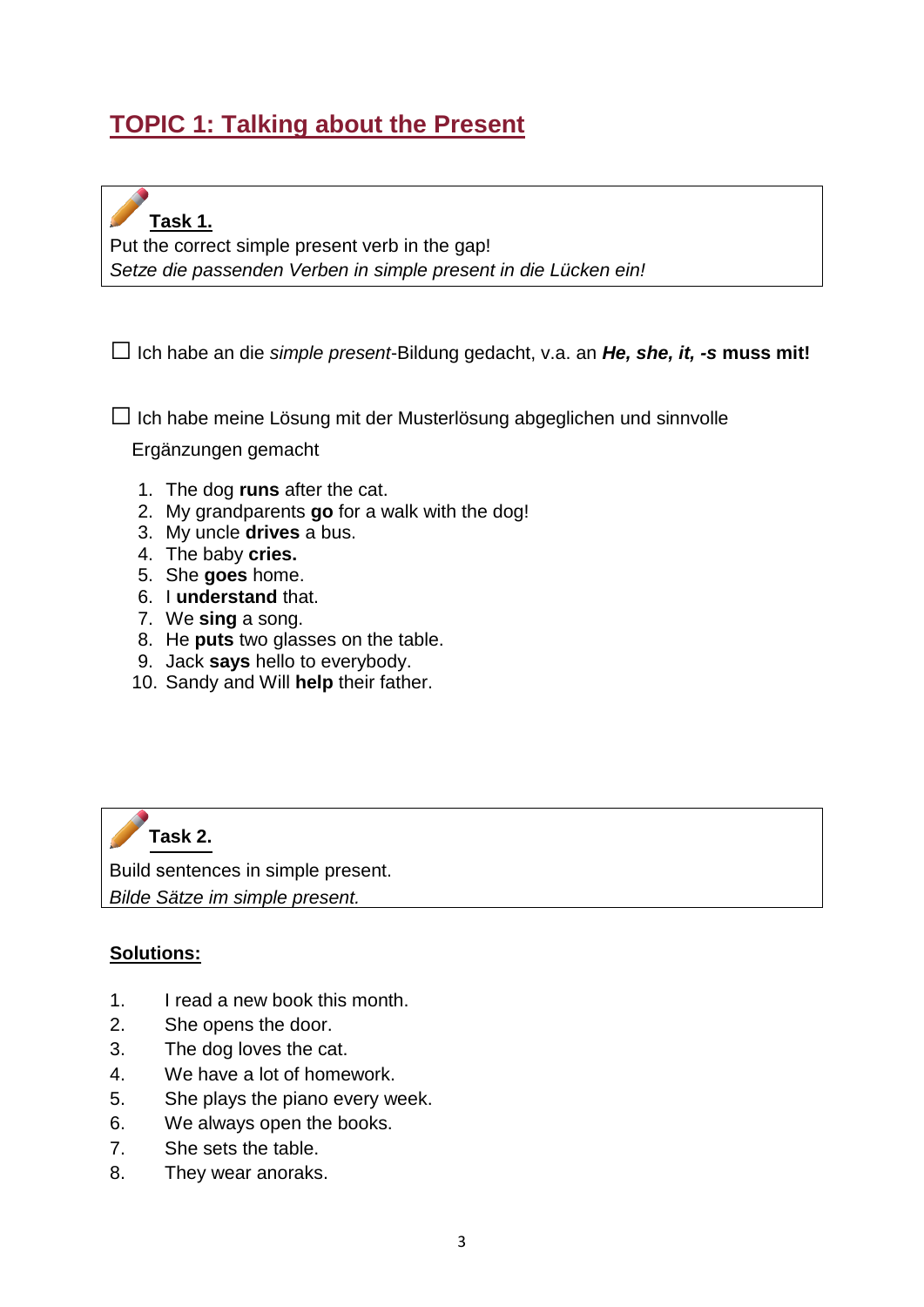**Task 3.**

Present progressive or simple present? *Achte auf die Signalwörter und schreibe die Sätze!*

□ich habe mich nach den Signalwörtern für *simple present* (Routine) */ present progressive* (Verlaufsform) gerichtet

 $\Box$  Ich habe meine Lösung mit der Musterlösung abgeglichen und sinnvolle Ergänzungen gemacht

Wenn ich Fehler gemacht habe, habe ich jetzt *present pogressive* (die Verlaufsform) einfach und *simple present* doppelt unterstrichen.

### **Solutions:**

- 1. The workers are pulling down the house now.
- 2. Mr. Paul is repairing his car at the moment.
- 3. Peter and Mary go to school every morning.
- 4. I like lemonade.
- 5. Look! The pupils are playing football.
- 6. The children often watch TV.
- 7. Mrs. Cooper cleans the window every week.
- 8. Listen! He is playing her favourite song.
- 9. Mother is cooking lunch now.
- 10. The boys sometimes listen to pop music.
- 11. She is wearing jeans today.
- 12. The boss is telephoning just now.
- 13. Mary reads a book every month.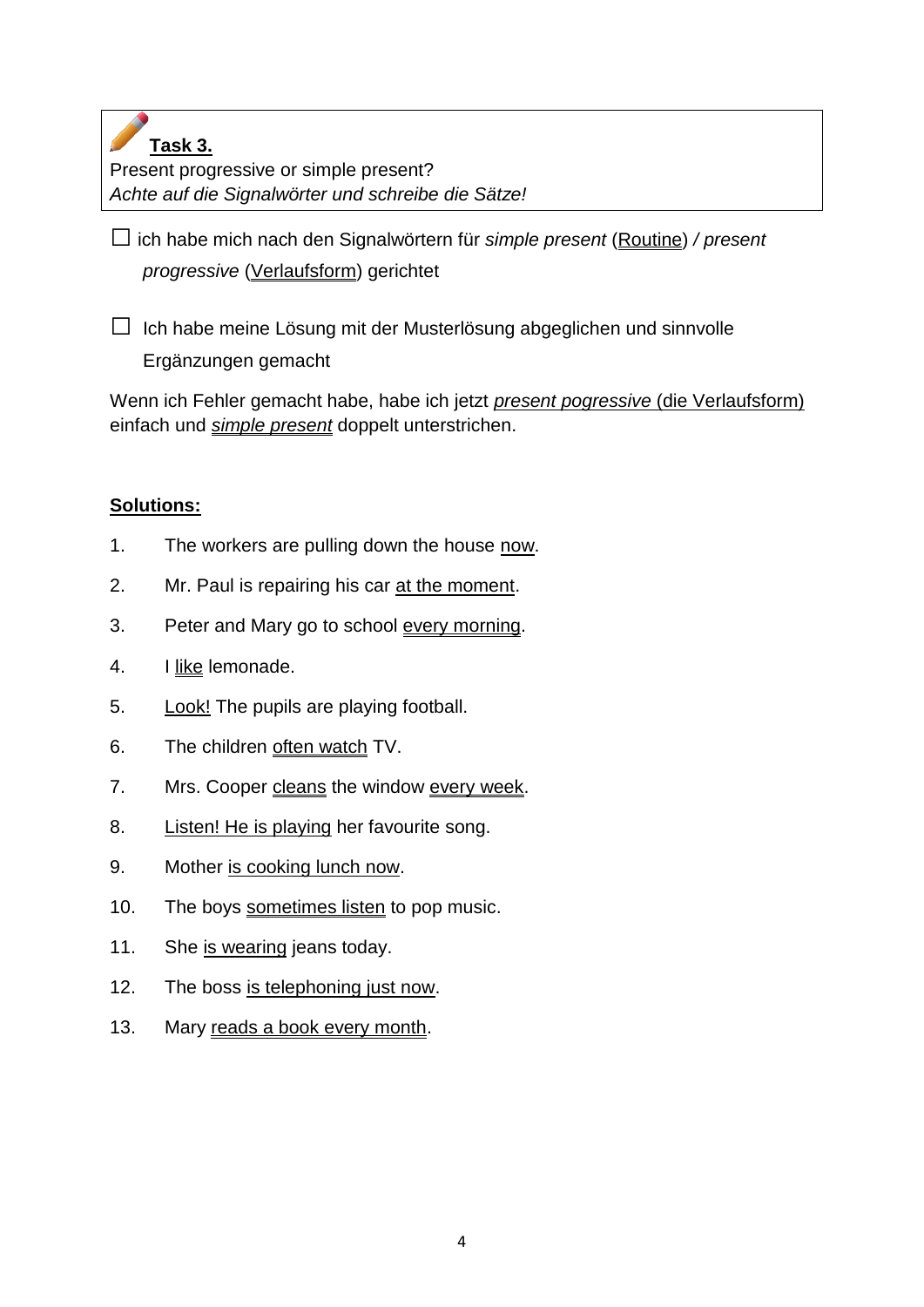### **TOPIC 2: Whose friend is this? – Let's use the correct pronouns**

# **Task 4.**

Replace the underlined words with possessive pronouns. *Ersetze die unterstrichenen Wörter durch ein Possessivpronomen*

 $\square$  ich habe die Pronomen my, your, his/her/is sowie our, your, their in jedem Satz gebraucht und verstanden

 $\Box$  Ich habe meine Lösung mit der Musterlösung abgeglichen und sinnvolle Ergänzungen gemacht

#### **Solutions:**

- 1. He's a friend of Mr. Miller's. >>>>> He is his friend.
- 2. This is Tom's cat.>>>>>>> This is his cat
- 3. I like Susan's hairstyle. >>>>>>I like her hairstyle.
- 4. The boy's pencils are in the kitchen.>>>>>>> Their pencils are in the kitchen
- 5. Tom's father is not at home. >>>>>>>>> His father is not at home.
- 6. This is the dog's bed.>>>>>>>>> This is its bed.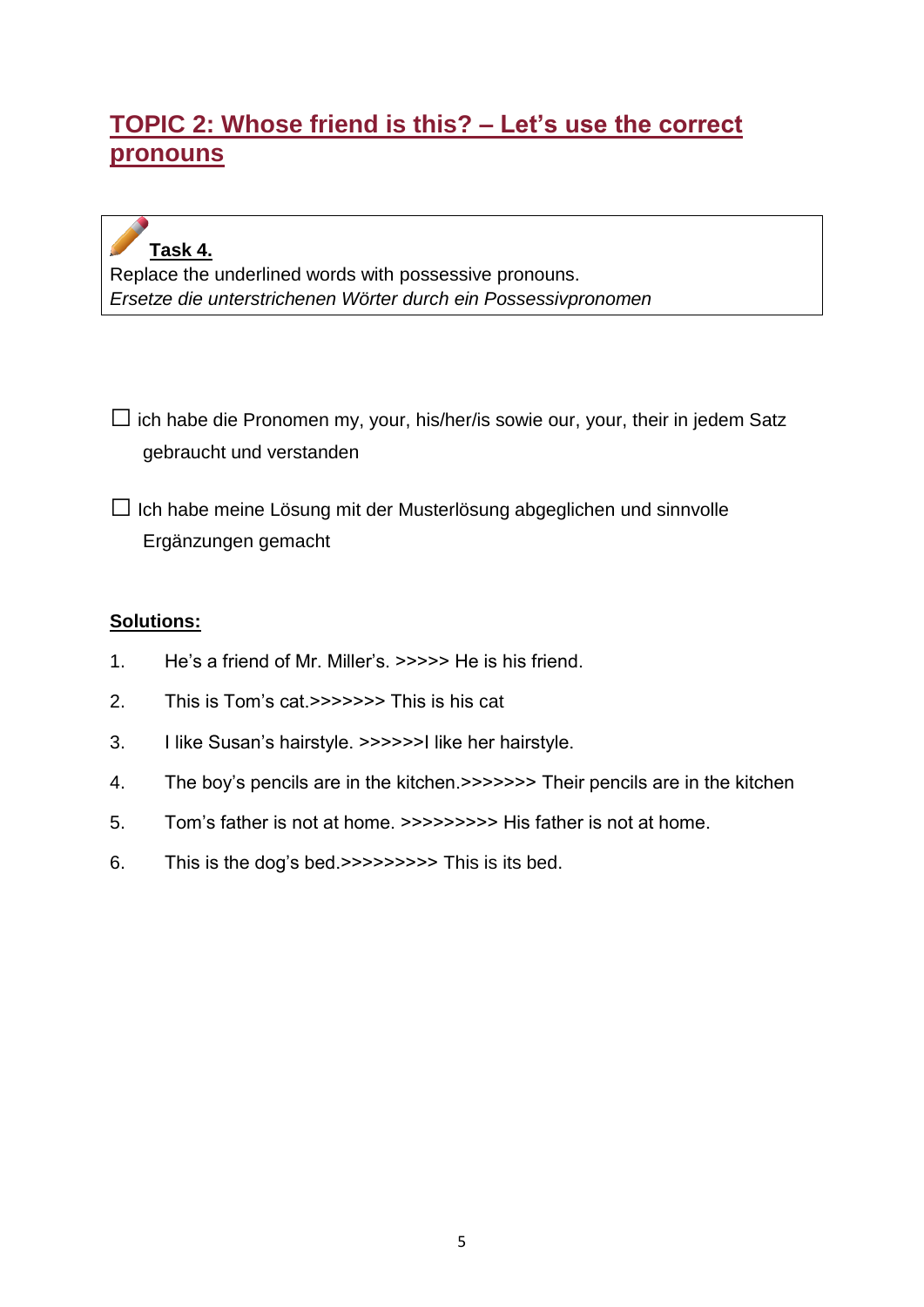### **TOPIC 3: A Check-in Agent and a Passenger: Let's find words to say it in Englisch!**

## **Task 5.**

Jonas wants to fly from Charleston to San Francisco. Help him with the conversation as he checks in. Complete the dialog.

*Jonas möchte von Charleston nach San Francisco fliegen. Helfe ihm beim Gespräch beim Einchecken. Vervollständige den Dialog.*

 $\Box$  Ich habe nicht Wort für Wort übersetzt, sondern auf die Bedeutung geachtet

 $\Box$  Ich habe meine Lösung mit der Musterlösung abgeglichen und sinnvolle Ergänzungen gemacht

- Agent : Good afternoon, where are you flying to?
- Jonas : Good afternoon. I am flying to San Francisco.
- Agent : Do you have your tickets with you?
- Jonas : Here is my ticket.
- Agent : Would you like a window seat or an aisle seat?
- Jonas : I would be very happy if I could get a window seat. I would like to see the city from above.
- Agent : All right.
- Jonas : Wonderful, thank you. Is it also possible to bring my guitar?
- Agent : Sure, are you checking in any other luggage?
- Jonas : Yes, my backpack.
- Agent : Please out it on the scale.
- Jonas: Yes, of course.
- Agent : Okay. Here is your boarding pass. Be at the gate G at least 45 minutes before departure time.
- Jonas : Thank you for your help, have a nice day.
- Agent : Thank you, have a good flight.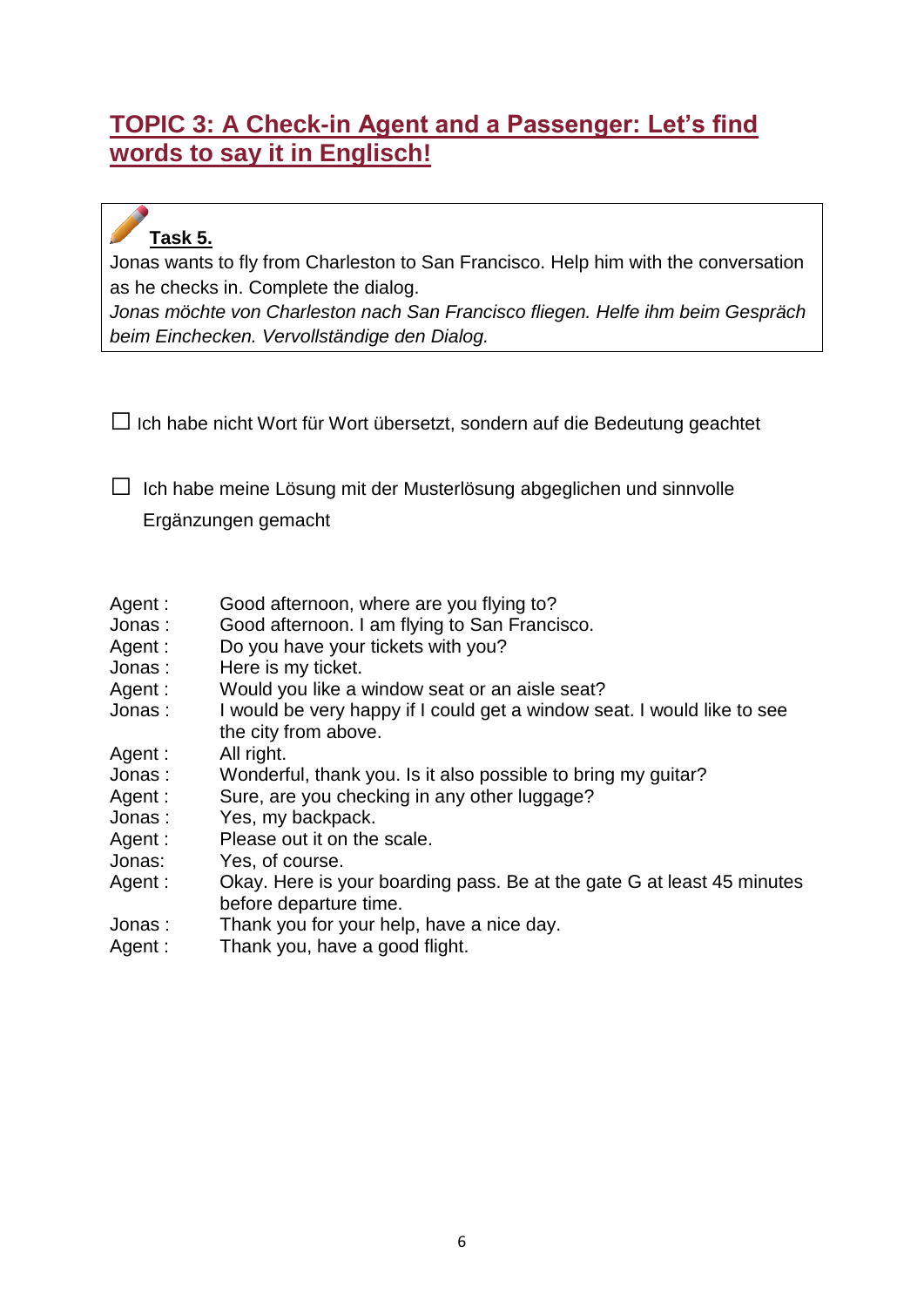

Write a dialogue at a counter in a train station in London. A person would like to buy a train ticket from London to Speyer. They have to change in Brussels (Belgium), in Cologne and in Mannheim. Please write at least 200 words.

*Schreibe einen ähnlichen Dialog über den Kauf einer Fahrkarte für den Zug aus London nach Speyer. Es gibt Anschlüsse in Brüssel (Belgien), Köln und Mannheim. Schreibe mindestens 200 Wörter.*

 $\square$  ich habe auf den Zweck der Unterhaltung immer im Blick gehabt

|  | $\Box$ ich habe Umstiege berücksichtigt |
|--|-----------------------------------------|

 $\Box$  ich habe auch kreative Ideen umgesetzt

 $\square$  ich habe meine Lösung mit der Musterlösung abgeglichen und sinnvolle

Ergänzungen gemacht

| Agent:<br>Passenger: | Good morning, how can I help you:<br>I would like to travel from London to Speyer in Germany.                                                                                                                                     |
|----------------------|-----------------------------------------------------------------------------------------------------------------------------------------------------------------------------------------------------------------------------------|
| Agent:               | Alright. You will leave at St Pancras International in London. When<br>would you like to travel?                                                                                                                                  |
| Passenger:           | I would like to travel next weekend.                                                                                                                                                                                              |
| Agent:<br>Passenger: | Can you spell the name of your destination please.<br>Yes, Speyer. S-P-E-Y-E-R.                                                                                                                                                   |
| Agent:               | Alright, it is in Germany. You have three trains to choose from: on<br>Saturday, leaving at 11, on Sunday leaving at 10 and on Sunday<br>leaving at 14.                                                                           |
| Passenger:           | Is there a huge price difference?                                                                                                                                                                                                 |
| Agent:               | The train on Sunday leaving at 10 o'clock in the morning is the<br>cheapest. It makes a difference of 30 pounds.                                                                                                                  |
| Passenger:           | I will take this train then. How often do I have to change?                                                                                                                                                                       |
| Agent:               | Here is your connection. You can see it on the display and I will also<br>print it out for you. You leave at 10 o'clock in the morning. It means that<br>you need to be at the Eurostar terminal an hour earlier, at 9 o'clock in |
|                      | the morning. You have 55 minutes in Brussels. It is not very long given<br>that you will have to pass the border control and change the platform.                                                                                 |
|                      | You must take the train in Brussels on track 5 at 13:55. Then you                                                                                                                                                                 |
|                      | change in Cologne at 16:50. You have 25 minutes to change the trains                                                                                                                                                              |
|                      | there. In Mannheim, you have 9 minutes to catch the train to Speyer.                                                                                                                                                              |
|                      | Does this connection suit you?                                                                                                                                                                                                    |
| Passenger:           | Perfect. I would like to make a reservation please.                                                                                                                                                                               |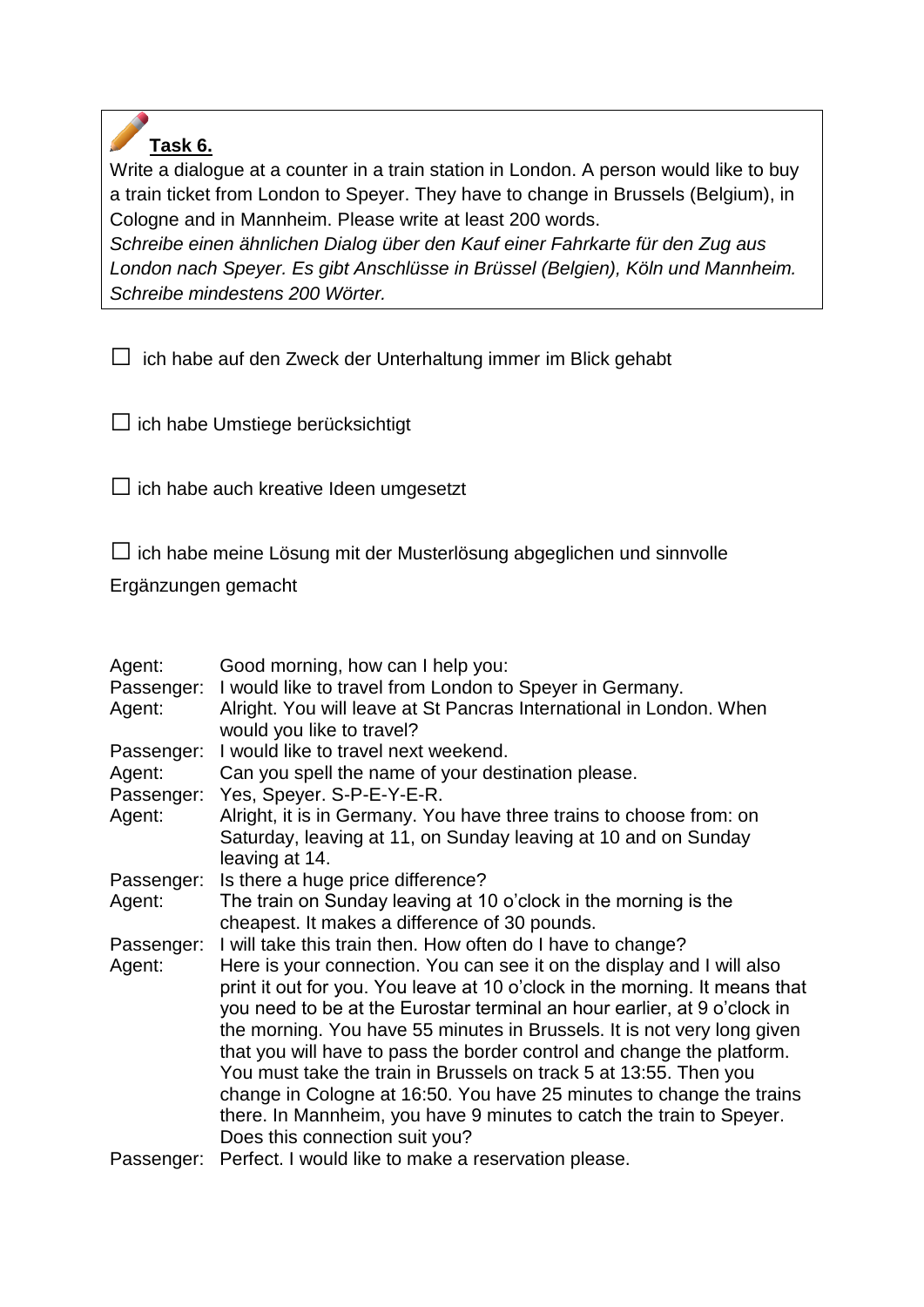| Agent:               | You have to make a reservation for the Eurostar train, and I will be<br>happy to make a reservation for the other trains for you. Would you like<br>an aisle seat?                                                                                                                                                                                                                |
|----------------------|-----------------------------------------------------------------------------------------------------------------------------------------------------------------------------------------------------------------------------------------------------------------------------------------------------------------------------------------------------------------------------------|
| Passenger:           | I would prefer a seat at the window, please. I would like to see the<br>landscapes.                                                                                                                                                                                                                                                                                               |
| Agent:               | Certainly. It is 150 pounds please.                                                                                                                                                                                                                                                                                                                                               |
| Passenger:           | Are you sure this is the cheapest ticket?                                                                                                                                                                                                                                                                                                                                         |
| Agent:               | A lot of people are travelling over the weekend I am afraid. Yes, it is the<br>cheapest connection available. If you can travel on Monday, you can<br>save 60 pounds.                                                                                                                                                                                                             |
| Passenger:           | It is a difference, but I still prefer travelling at the weekend.                                                                                                                                                                                                                                                                                                                 |
| Agent:               | Thank you. I know the prices have gone up a little bit. Would you like to<br>use cash or a card?                                                                                                                                                                                                                                                                                  |
| Passenger:           | Cash please.                                                                                                                                                                                                                                                                                                                                                                      |
| Agent:               | Thank you. Here you go. You can find your connection on this sheet.<br>You can find the current information about your train at this website and<br>you can call this number for further assistance anytime. Thank you for<br>travelling with Eurostar, and please remember to arrive an hour before<br>the train's departure and to bring your vaccination certificate with you. |
| Passenger:<br>Agent: | I will remember that. Thanks a lot.<br>Have a nice day and a have a safe journey.                                                                                                                                                                                                                                                                                                 |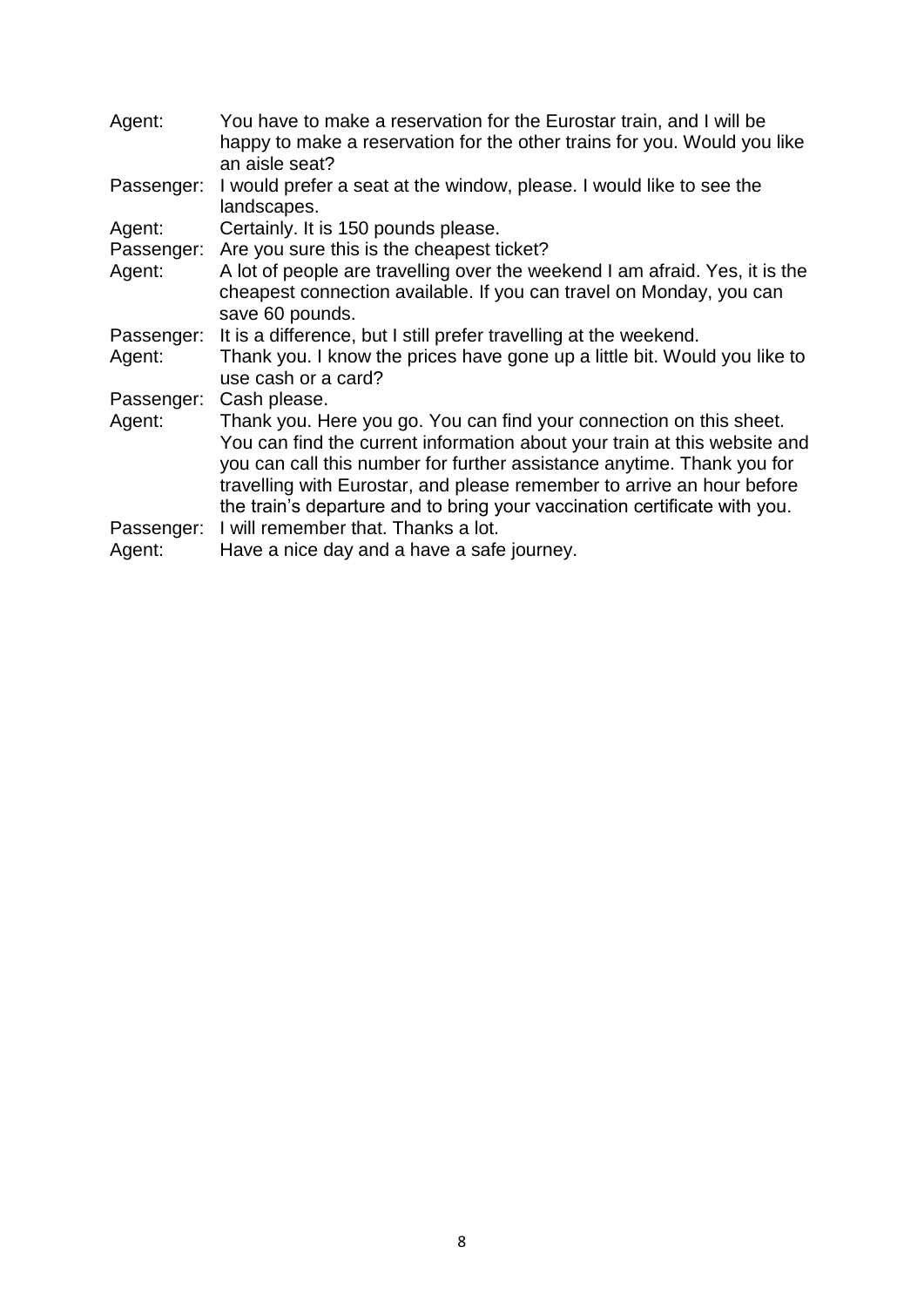# **TOPIC 4: Autumn: Reading Comprehension and Writing**

**Task 7.** Read the text and underline important information. *Lies den Text und unterstreiche wichtige Informationen.*

 $\Box$  ich habe nur wichtige Stichwörter unterstrichen

 $\square$  ich habe meine Lösung mit der Musterlösung abgeglichen und sinnvolle Ergänzungen gemacht

#### **Autumn celebrations**

Autumn, also known as 'fall' in American English, is a special season. People around the English-speaking world have different festivities. It is often so windy that you can fly your kite.

Let's look at North America. It gets colder and darker outside and people in the USA celebrate Halloween on the  $31<sup>st</sup>$  of October to chase away the ghosts. They put pumkins with candles in front of their houses and children in disguise walk from door to door and say "trick or treat" to get some sweets.

On the fourth Thursday of November Thanksgiving is celebrated to thank God for the harvest. Everyone invites their families to a have a meal together which usually includes turkey.

The British have also got a famous celebration in autumn. It is called Guy Fawkes Day or Bonfire Night. Guy Fawkes belonged to a group that wanted to blow up Parliament in 1605. But he was caught with loads of gunpowder in the cellar of the Houses of Parliament and there was no danger anymore. Today people still celebrate this day with bonfires and fireworks and every child knows the famous verse:

*Remember, remember the fifth of November, gunpowder treason and plot. We see no reason why gunpowder treason should ever be forgot!*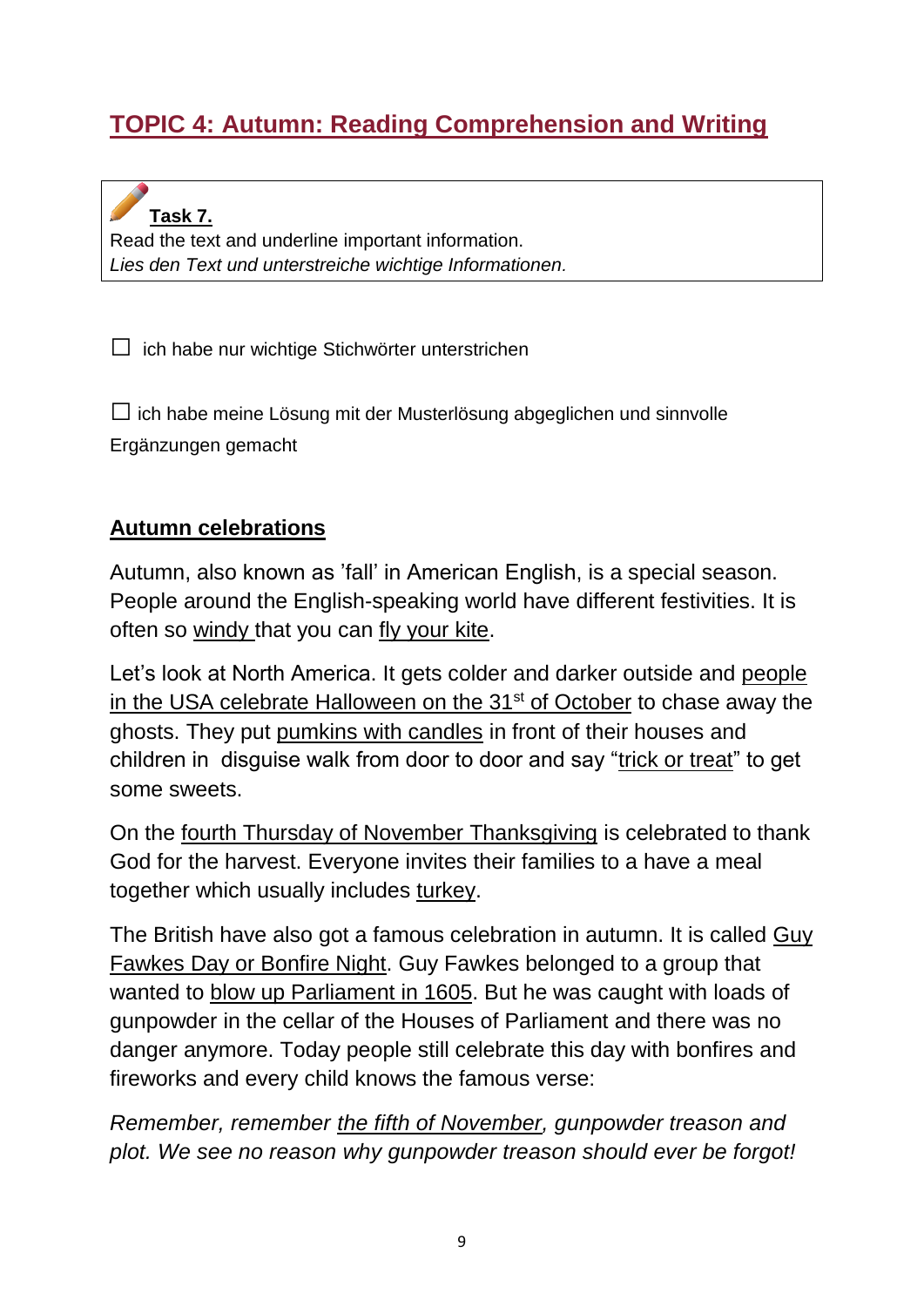**Task 8.**

Do the autumn crossword. You can find the missing words in the text above. *Löse das Herbsträtsel. Du kannst die fehlenden Wörter im Text oben finden.* 

 $\Box$  ich habe die Wörter im Text gefunden

 $\square$  ich habe meine Lösung mit der Musterlösung abgeglichen und ergänzt

| 1 November     | 7 October  |
|----------------|------------|
| 2 treason      | 8 fall     |
| 3 turkey       | 9 Bonfire  |
| 4 gunpowder    | 10 kite    |
| 5 Parliament   | 11 pumpkin |
| 6 Thanksgiving | 12 treat   |



What do you do in autumn? Write a text of about 100 words. You can use the given ideas. Add own key words before you start.

*Was machst du im Herbst? Schreibe einen Text von ca. 100 Wörtern. Du kannst die vorgegebenen Ideen verwenden. Ergänze eigene Stichwörter bevor du zu schreiben beginnst.*

 $\Box$  ich habe auf den Inhalt des Textes geachtet

□ich habe im *simple present* geschrieben

 $\square$  ich habe eigene Ideen umgesetzt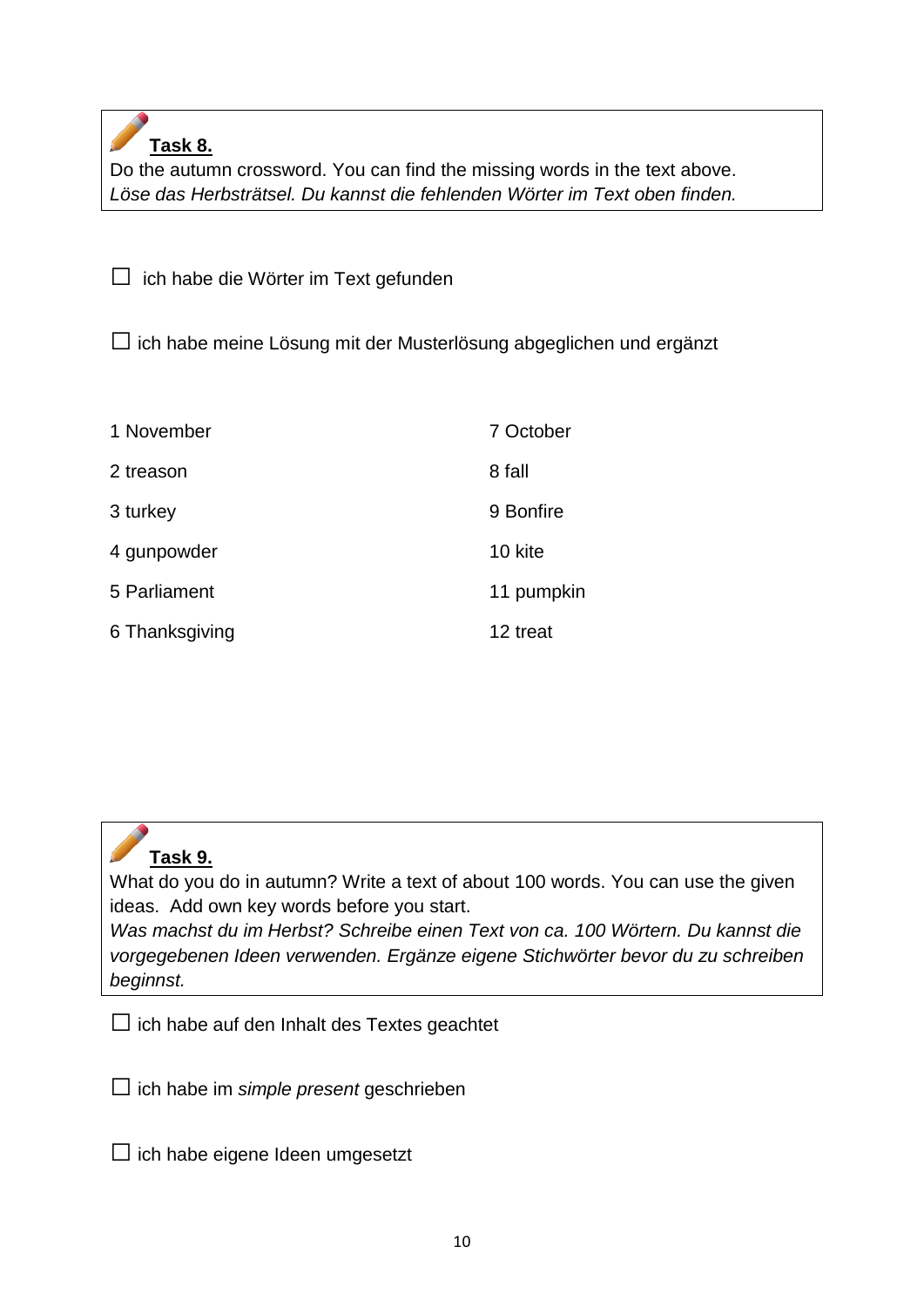$\square$  ich habe meine Lösung mit der Musterlösung abgeglichen und sinnvolle Ergänzungen gemacht

#### Example text:

*In autumn I often make a kite and let it fly in the fields when it is windy enough. Together with my family I gather chestnuts and we cook and eat them in the evening or use them as decoration. We also pick apples and sometimes we make apple juice or bake a cake. Before Halloween I carve a pumpkin and put a candle into it. On the 31st October I dress up like a ghost and my friends and I walk from door to door and collect sweets. With my little brother I make a lantern for St. Martin and on the 11th November, we take part in the St. Martin's procession.*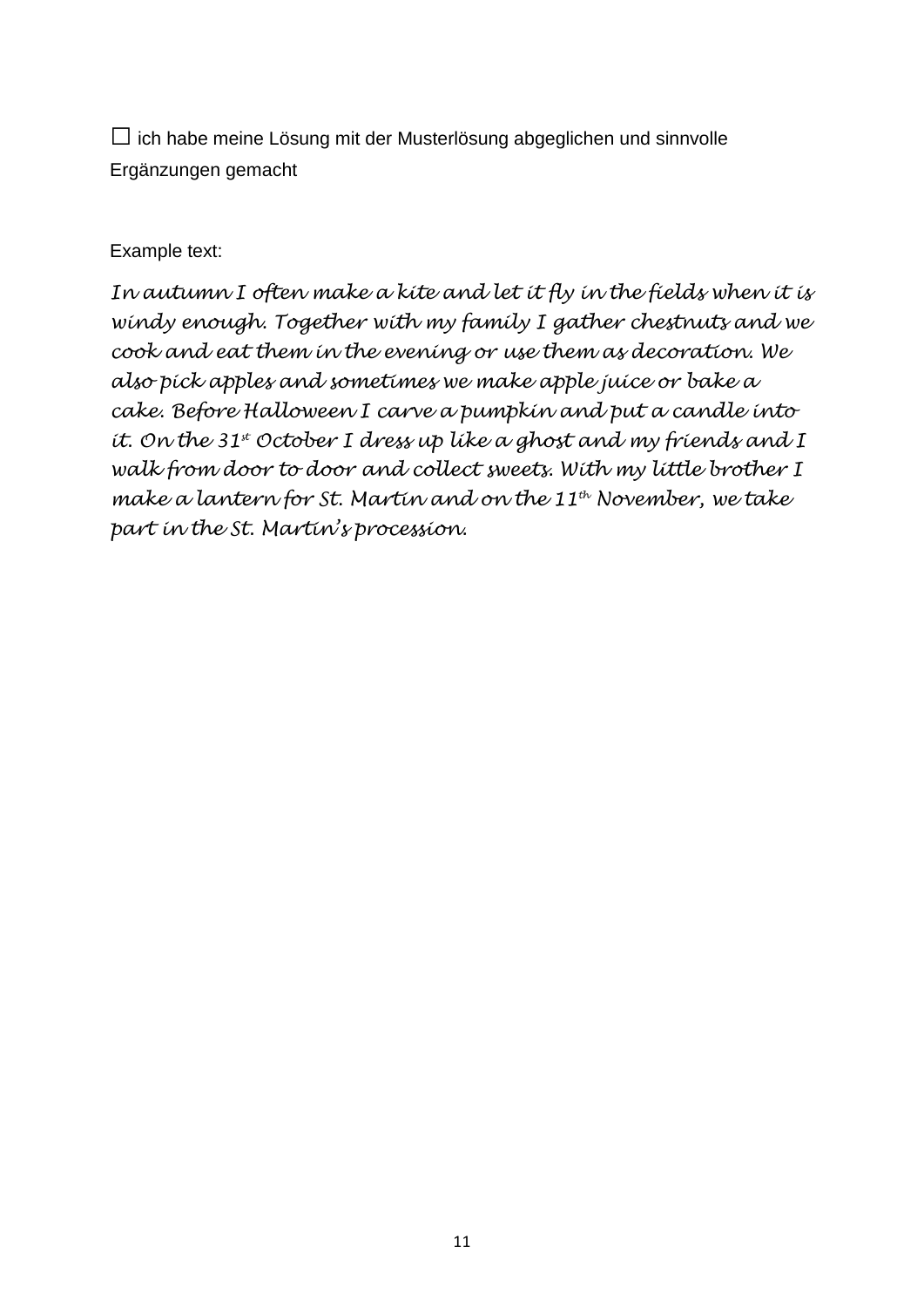**Task 10.** Simple present or present progressive? Put the signal words in the right column of the chart.

*Füge die Signalwörter in die richtige Spalte der Tabelle ein.*



 $\square$  ich habe meine Antworten mit diesen verglichen und einige Ideen auf meinem Aufgabenblatt ergänzt

| Signal words used with the simple | Signal words used with the present |
|-----------------------------------|------------------------------------|
| present                           | progressive                        |
|                                   |                                    |
| often                             | now                                |
| usually                           | at the moment                      |
| always                            | today                              |
|                                   | ríght now                          |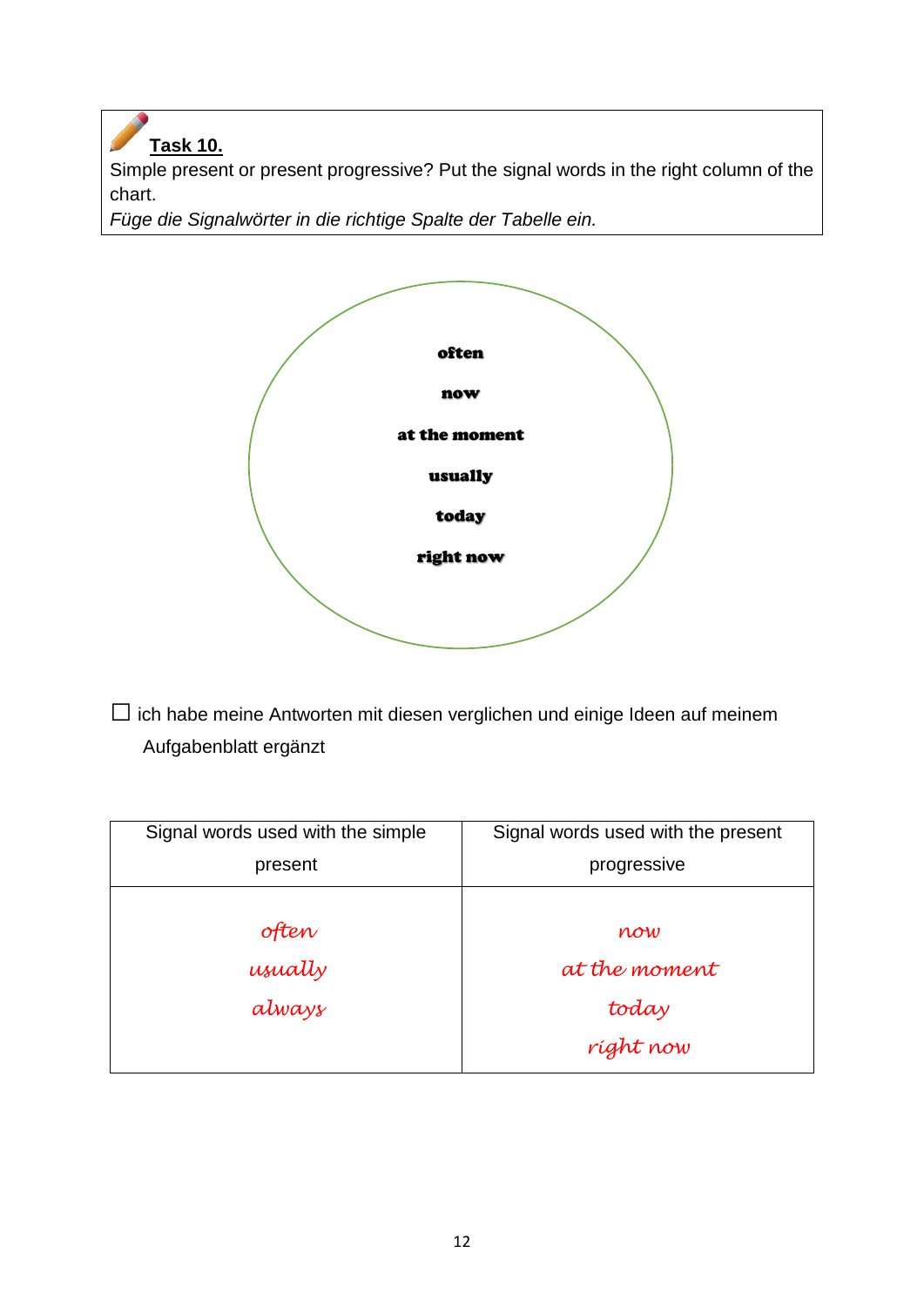**Task 11.** Make your own sentences with the different signal words. *Bilde eigene Sätze mit den unterschiedlichen Signalwörtern.*

 $\square$  ich habe meine Antworten mit diesen verglichen und einige Ideen auf meinem Aufgabenblatt ergänzt

### **Possible Solution:**

My sentences:

- Often → *I often listen to Irish music.*
- Never → *I never eat Irish stew.*
- Always → *My father always reads the newspaper.*
- Usually → *I usually play outside with my friends.*
- Today → *My school was closed today.*

Right now → *Right now I am playing my brother's computer game.*

At the moment  $\rightarrow$  *At the moment my mother is working.* 





Picture: pixabay Picture: pixabay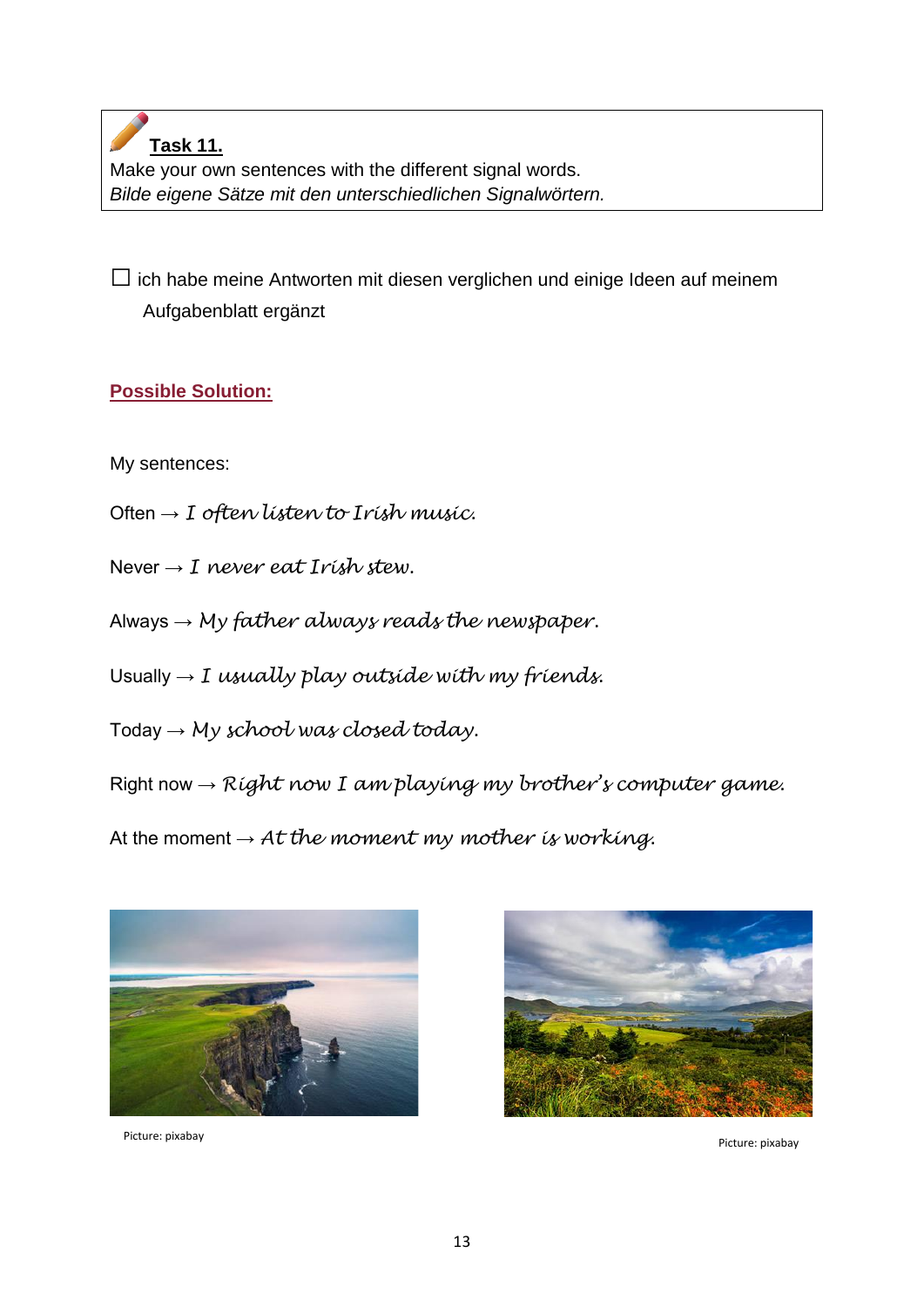**Task 12.** First find the signal words. Then put in the right tenses: simple present/present progressive. *Finde die Signalwörter. Dann fülle die Lücken mit den richtigen Zeitformen: simple present/present progressive.*

 $\square$  ich habe meine Antworten mit diesen verglichen und einige Ideen auf meinem Aufgabenblatt ergänzt

1 I *am stuck* (to be stuck) at home that is why I *am reading* (to read) Aoife's 2 message about Ireland now.

3 Ireland seems (to seem) to be a very interesting place to visit. Although I *am not* 

4 *travel(l)ing* (not + to travel) at the moment, I *like* (to like) reading information 5 about countries and their culture.

6 People *speak* (to speak) English in Ireland but *are* (to be) always ready to help

7 foreigners who do not speak English. If you *do not (don´t) understand* (not +

8 to understand) them, never *feel* (to feel) uncomfortable and *ask* (to ask) them to

9 repeat slowly.

10 The weather in Ireland usually *changes* (to change) very quickly. It *is* (to be) often 11 windy but it can be quite sonny and hot, too. According to the weather forecast on the 12 internet, it *is raining* (to rain) today. But it does not matter. Ireland *is* (to be) always 13 worth visiting. That is the reason why I *am preparing* (to prepare) now my next to 14 this beautiful country.



picture: pixabay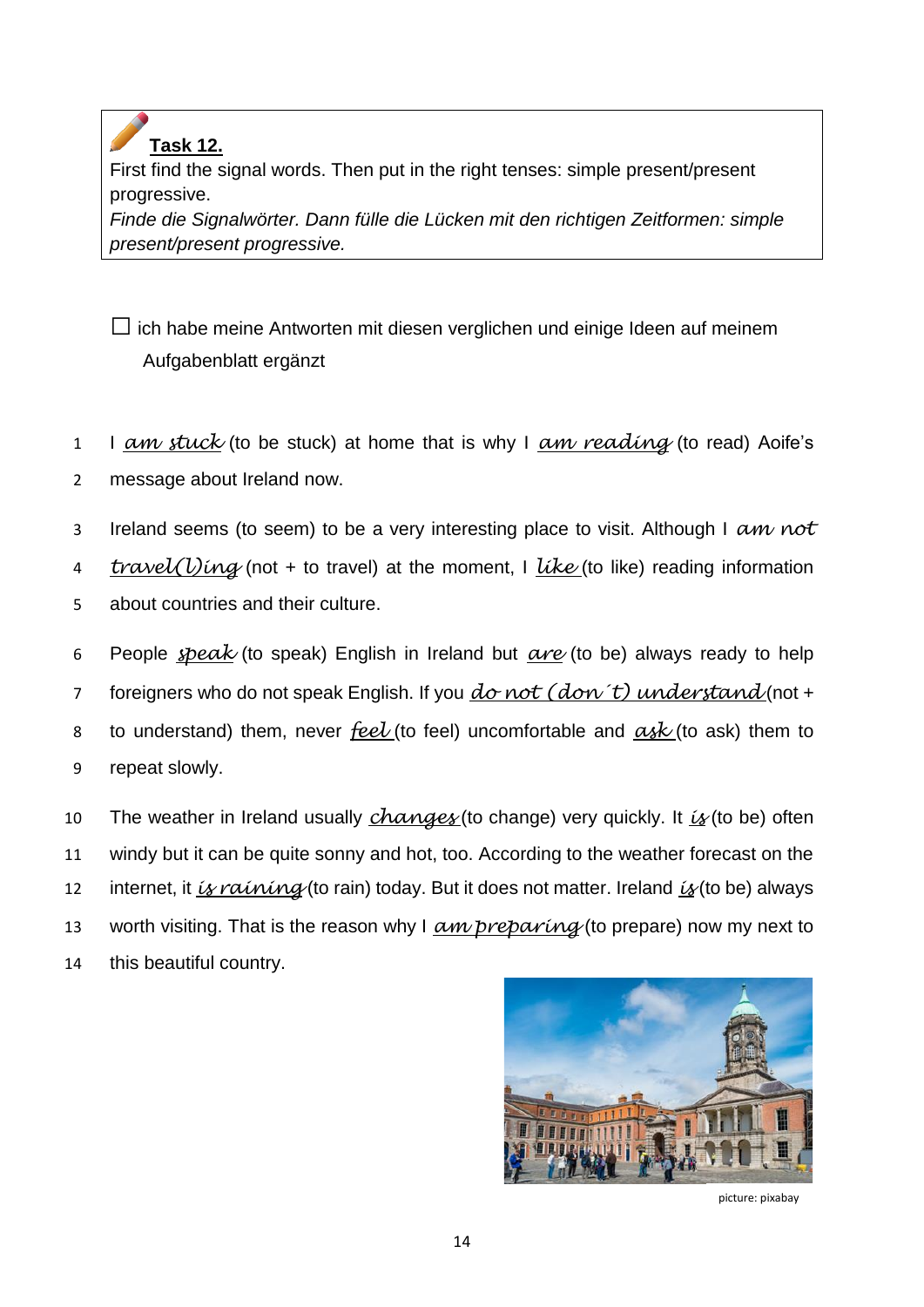

Read the following sentences and underline the mistakes with the -ing form. There are eight mistakes.

*Lies die folgenden Sätze und unterstreiche die Fehler mit der -ing-Form. Es gibt acht Fehler.*

 $\Box$  ich habe acht Fehler gefunden.

 $\square$  ich habe meine Antworten mit diesen verglichen und einige Ideen auf meinem Aufgabenblatt ergänzt

I am enjoling some time in Ireland. It is really great because I am talking with my Irish friends every day so that I am tremendously improving my English. Second, we are doing lots of things together: we are looking at great landscapes, like the Wicklow Mountains on the East coast and Lough Neagh which is the largest lake on the Irish island. But today we are planning a sightseeing tour in Dublin. Our schedule is the following: we are puting our sneakers and are joging in Merrion Square Park, then we are haveing a great Irish meal (I love boxty!). After lunch we are buing some souvenirs from family and friends and then we are danceing on the big square in front of Dublin castle and claping at puppeteers. What a great day!

**Task 14.** Then fill the following chart to correct the mistakes. *Dann ergänze die folgende Tabelle, um die Fehler zu verbessern.*

 $\Box$  ich habe meine Antworten mit diesen verglichen und einige Ideen auf meinem Aufgabenblatt ergänzt

| Mistakes from the sentences | Correct forms                   |
|-----------------------------|---------------------------------|
| enjoiing                    | $\rightarrow$ enjoying          |
| planing                     | $\rightarrow$ plan <b>n</b> íng |